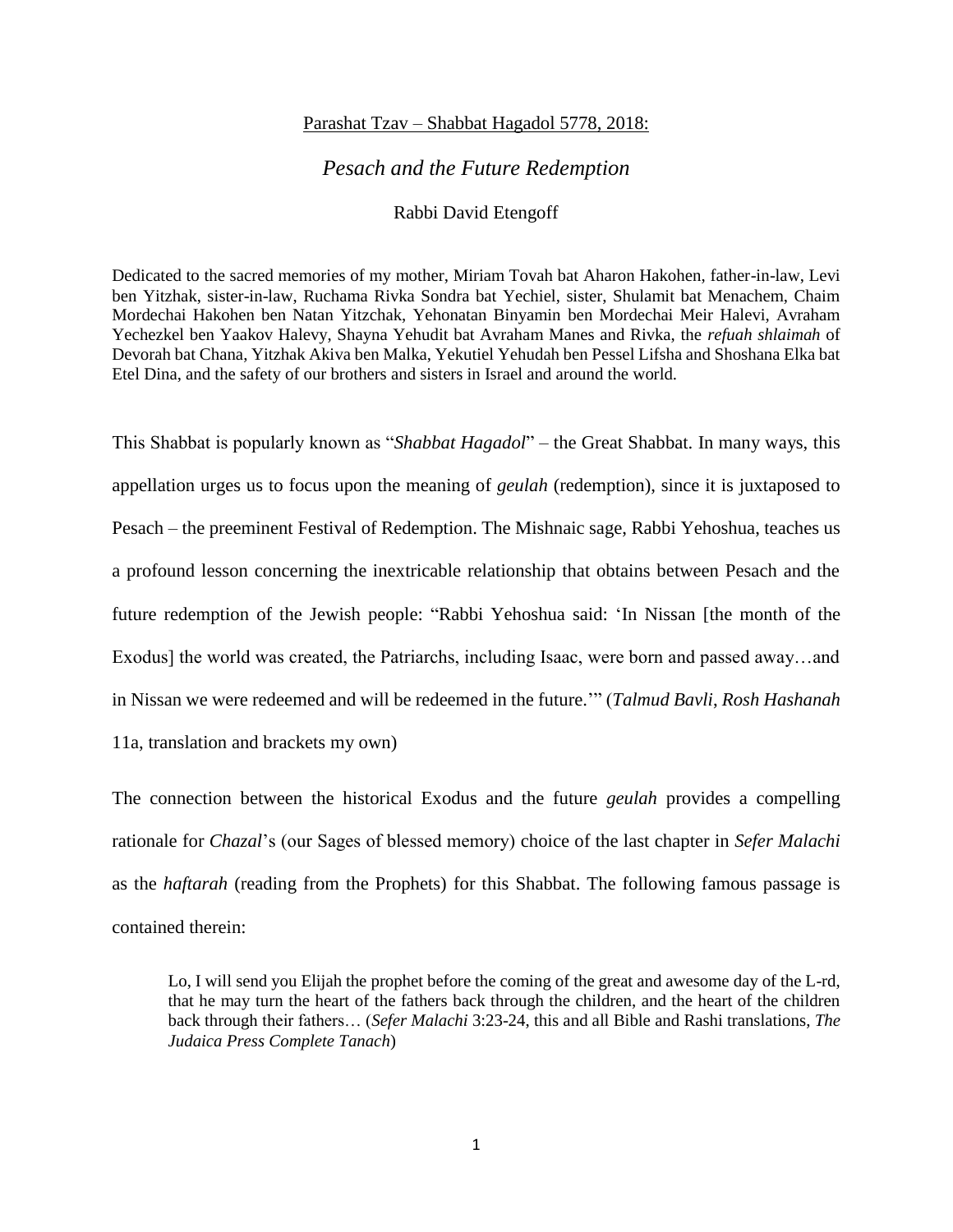The Mishnaic sage, Rabbi Yehuda, as quoted in the Aggadic work, *Pirkei d'Rabbi Eliezer*, underscores the singular role that Elijah the prophet will play in enabling the fulfillment of Judaism's messianic vision. He notes that the ultimate redemption of our people will take place if, and only if, the Jewish people undertake the *teshuvah* (repentance) process:

Rabbi Yehudah said: "If the Jewish people do not do *teshuvah*, then they will not be redeemed… In addition, the Jewish people will never perform *teshuvah gedolah* (great repentance) until the arrival of Eliyahu, may he be remembered for good. As it states in the in the text: 'Lo, I will send you Elijah the prophet before the coming of the great and awesome day of the L-rd, that he may turn the heart of the fathers back through the children, and the heart of the children back through their fathers…' Blessed are You Hashem Who desires [the Jewish people] to do *teshuvah*." (Chapter 43, translation and brackets my own)

Rabbi Yehudah differentiates between the terms *teshuvah* and *teshuvah gedolah*. The first is within

the grasp of the Jewish people if we have the desire to do so, whereas the second is unattainable

"until the arrival of Eliyahu, may he be remembered for good."

In my view, *Sefer Hoshea* provides us with an approach to understanding the content of these two

terms, and the reason as to why Eliyahu's intervention is vital for the attainment of *teshuvah* 

*gedolah*:

Return (*shuva*) O' Israel unto (*od***)** the L-rd your G-d for you have stumbled in your sin. Take words with yourselves and return to *(el)* the L-rd. Say, "You shall forgive all iniquity and teach us [the] good [way], and let us render [for] bulls [the offering of] our lips." (14:2-3).

A careful reading reveals that the first *pasuk* employs the preposition "*od*," whereas the second

utilizes "*el*" in reference to the *teshuvah* process. The Malbim (Rabbi Meïr Leibush ben Jehiel

Michel Weiser, 1809-1878) notes that the word "*od*" in 14:2 signifies a sense of *richuk* (distance)

between two objects or entities, in this instance, between G-d and the Jewish people:

The word "*od*" connotes the idea that Hashem stood far away from them [i.e. the Jewish people], and that they needed to walk toward Him until they came near to Him, unto the place wherein He was to be found. This means that they had to reject their earlier sins, feel remorseful for what they had done in the past, namely, they had erred in multiple ways, both inadvertently and through reasons beyond their control, and that they now must seek out the proper path to return unto Hashem. (Translation, brackets and underlining my own)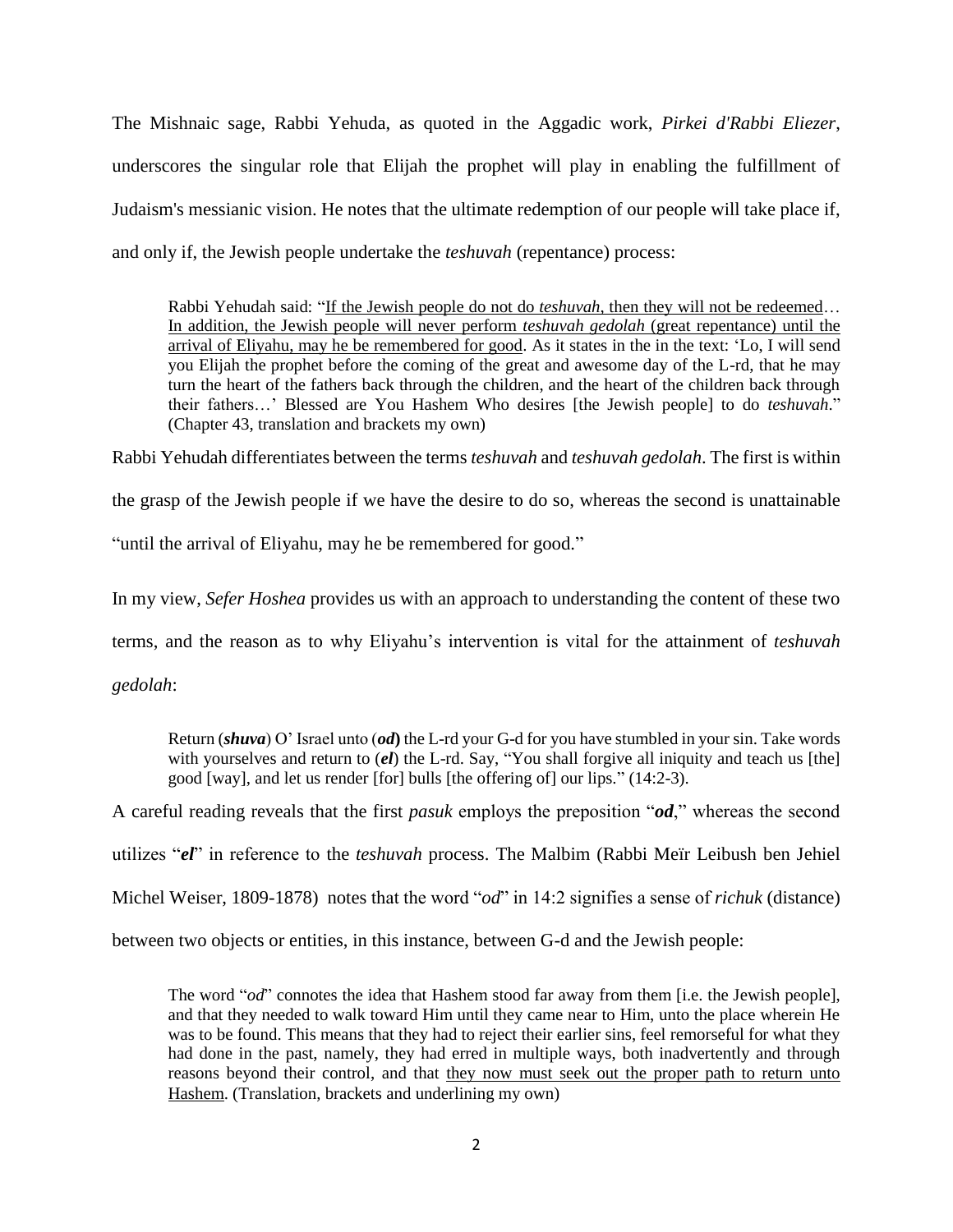According to the Malbim, when Hoshea states, "Return O' Israel unto (*od***)** the L-rd your G-d," he is teaching us that Hashem was distant from our ancestors, and that it was necessary to make every conceivable effort to close the gaping chasm that separated us from Him. This, then, was the absolute mandate of that particular historical moment that continues to inspire us until our own time.

The second verse, wherein the idea of returning to Hashem is referenced by the term "*el*," is an entirely different matter. For the Malbim, "*el*" refers to returning to Hashem out of love and devotion – *teshuvah m'ahavah*, rather than as a result of fear of punishment:

The second reference of "return to (*el*) the L-rd," encapsulates the notion of *teshuvah* based upon love. In this case, our purposive sins will not only be thought of as being inadvertent in nature; rather, they will be thought of as being meritorious acts. Thus, the forgiveness that our forefathers obtained from Hashem was on account of their sins being viewed as acts beyond their control, i.e. accidental acts, or errors – therefore, the forgiveness that they received was a result of their merits and righteousness being added to the divine equation (*sh'yikachu emahem l'dvar zechut alyehem*) … As a result, Hashem saw that after our ancestors grievously sinned, they returned to His service in order to love Him – with their complete minds and hearts – and no longer from fear of punishment… (Underlining my own)

Thus, according to the Malbim, Hoshea provides us with a roadmap for returning to Hashem. that is comprised of two different possible routes. In my estimation, these approaches correspond to the expressions "*teshuvah*" and "*teshuvah gedolah*" that are found in the previously referenced words of Rabbi Yehuda. *Teshuvah*, based on our essential human need to positively reset our relationship with Hashem, is something that we are capable of attaining on our own. This is the case, since most of us can recognize that we have sinned and that this has driven a wedge between ourselves and our Creator. In contrast, *teshuvah gedolah*, when viewed through the prism of *teshuvah m'ahavah*, is an entirely different matter, as its goal is to advance our connection with the Almighty based upon our love and devotion for Him. As we have seen, Malachi, in this week's *haftorah*, teaches us that *teshuvah m'ahavah* requires a spiritual mentor to help us grasp its